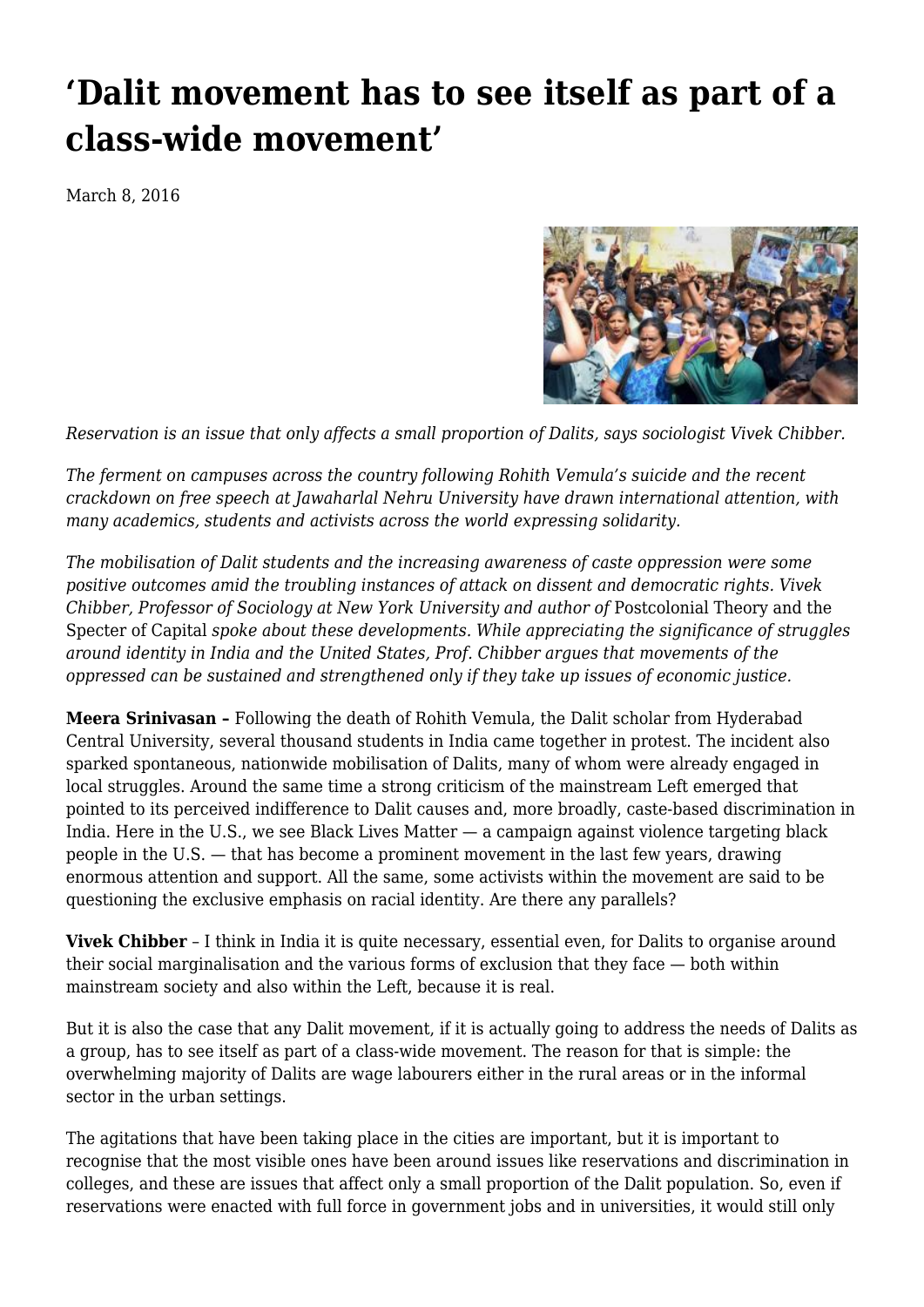benefit a quite small section of the Dalit population.

For [Dalits therefore to make progress really requires that they take up issues around wage](http://www.thehindu.com/news/national/dalit-scholar-rohith-vemula-could-not-do-research-as-he-was-embroiled-in-probes/article8131320.ece) [labour](http://www.thehindu.com/news/national/dalit-scholar-rohith-vemula-could-not-do-research-as-he-was-embroiled-in-probes/article8131320.ece) and they take up issues around economic justice.

What has happened is that the Dalit movement, like identity movements across the world, has really narrowed its focus to forms of oppressions that are very real, but which still constitute only a small subset of the oppressions that the Dalits face.

There is a parallel with the U.S. Black Lives Matter, if you think of it as a movement, has two layers to it. One is a layer of real organisers in urban areas, who were incredibly and very concertedly active around issues of economic justice. Because for them the most pressing issues are not so much discrimination in the labour market, but not having a job at all; not so much the exclusion in schools, but not having [access to] schools at all. These activists are very aware that their concerns as black people involve fundamental issues of economic justice, not just narrowly racial justice.

Furthermore, these activists are also aware that what has become Black Lives Matter is as much a name brand and a commodified emblem as it is a movement. And in the past six months or so, we have seen Black Lives Matter has not been as visible as it was a year ago, on the streets. This is partly because many of the most prominent icons of Black Lives Matter are already moving into the Democratic Party, or into Teach for America, things like that.

So it is an avenue that a certain section of the black middle class is using for its upward advancement. We have seen that happen in India too — with Dalit intellectuals and Dalit politicians. Therefore, I think for people who are progressive, there is a simple and clear position to take, which is that one cannot and should not set issues of Dalit identity against issues of Dalit class interests because what they face is not simply economic exploitation but many things on top of that.

Secondly, unless a movement for justice for Dalits is fundamentally and solidly based in class and economic justice it will not address the needs of the vast majority of this section of the population.

**Srinivasan -** It seems ironic that class politics and identity politics should be in conflict. Why do some of these movements demonstrate that sort of tension?

**Chibber –** One reason is that, especially in India, the Left has not given issues of social marginalisation and exclusion the importance they deserve. So some of it is an expression of that frustration on the part of especially backward castes and Dalits, of what they faced in Left organisations. I think that has to be admitted.

But that is not the fundamental reason. The fundamental reason is that, all around the world, one of the symptoms of the decline of the Left has been that movements for social justice have been captured by middle class and fairly elite people, who have genuine disdain for class politics and class movements. And they use the language of identity and some of the failures of the Left in the past as a way of setting the class interests of their own constituency aside. This is an inevitable consequence of the decline of the economic organisations of the poor because if and when Dalits or OBCs [Other Backward Classes] start organising as workers, they will inevitably have to confront and push aside many of the current representatives of their movements which have not very much interest in the real, long-term interests of their own constituencies.

So what you are seeing here is a consequence of the fact that the representatives and the articulate exponents of identity politics around the world, especially the Indian intelligentsia, belong to a relatively privileged stratum that has a natural disdain for class organising, because those would affect their own status.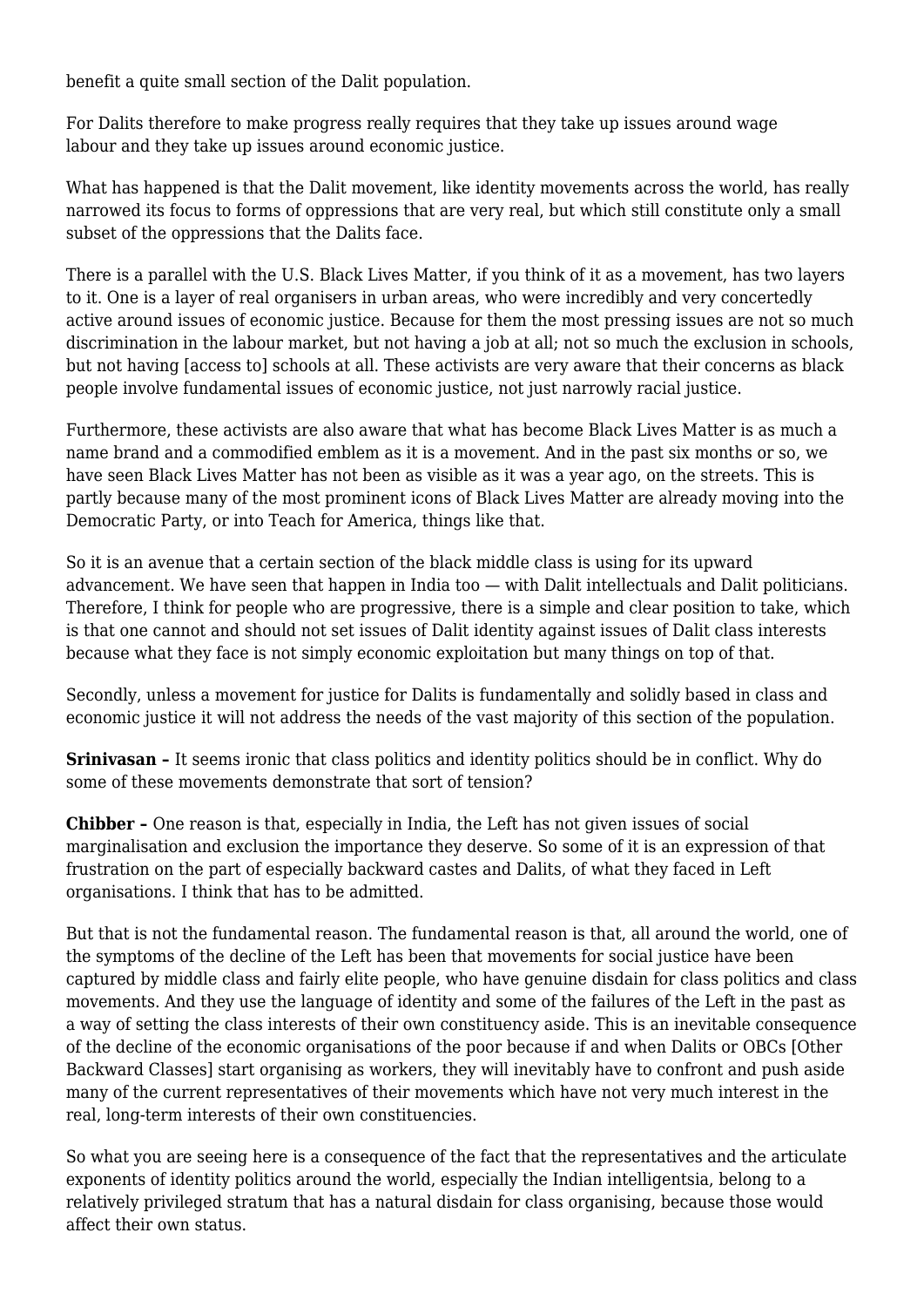**Srinivasan –** Do you think that points to a shift — away from a position where the mainstream Left appreciated social marginalisation more than it perhaps does now? I am thinking of the Communist engagement with Dalit farmers in the past — in Tamil Nadu in the 1960s, for example, around the time of the Keezhvenmani massacre.

**Chibber –** The Indian and the American Left — their fundamental history is a positive one, on all these issues. The American Left in particular has had actually a very noble and very admirable history on taking up issues of racial justice; in fact all forms of social exclusion. The Indian Left did, I think from the 1930s onwards, take the problems of casteism and gender domination more seriously than any other part of the Indian political culture. Nevertheless, I think within its internal functioning and in its mass organisations it never confronted casteism with the force it should have.

There are a variety of ways in which the Communist parties brought into their own culture the caste prejudices, both at the leadership and the mass organisations. I have talked to older members of the Communist movement who testified that there were separate matkas (pitchers) for the Dalits and Brahmins in the organisation. While they would encourage inter-caste marriages, at the same time, they incorporated many of the rituals of Hinduism. But the thing is that you really cannot separate Hinduism from casteism; it is quite impossible. And once you give Hinduism sanction inside your organisation, inevitably, those rituals are rituals around the exclusion of other castes. You just can't separate those two. So yes, this was a real weakness.

At the same time, we also have to see that within the sections of the self-styled progressive intelligentsia today this weakness on the part of the Left is being used as a reason to dismiss class politics. And that should give you ample indication that the people making such arguments for the dismissal of class politics are not doing it with the interests of Dalits and backward castes and Scheduled Tribes in mind, because it is simply impossible to address their situation without taking up issues of land, jobs, and structural transformation.

So my view is that the appropriate response on the part of people who call themselves Left  $-$  and by Left I don't mean just the mainstream Communist Parties — is to say that the Left was weak in these areas, but the solution is to have a better Left. Not to move away from the politics that the Left represents. It is not just because of class, it is also because the Left has been the most consistent cosmopolitan, universal, democratic force in India. It has been the only one to argue consistently for democratic rights, for women's rights, and for social inclusion.

And what we are seeing right now, the viciousness that is becoming part of Indian culture, in urban areas, rural areas, one reason for it is that even in the language of politics, sectionalism, narrow interests, nativism is not being challenged anymore. It has always been the Left that did it.

**Srinivasan -** Even in the case of Jammu and Kashmir, the current political forces are mobilising predominantly on religious lines, polarising people, as the 2014 poll verdict showed us.

Chibber – The Kashmir independence movement, you know [the Jammu and Kashmir Liberation Front](http://www.thehindu.com/news/national/other-states/lashkaretaiba-commander-abu-qasim-killing-violent-protests-shutdown-in-kashmir/article7823142.ece) [when it had real social power and social weight,](http://www.thehindu.com/news/national/other-states/lashkaretaiba-commander-abu-qasim-killing-violent-protests-shutdown-in-kashmir/article7823142.ece) was a secular and a democratic movement. It was partly undermined by its own shortcomings, but also because but also by the Indian state and the Pakistani state that worked very hard to make sure that it was marginalised by sectarian groups, because they were easier to handle than the secular ones. That is true across the rest of the country as well.

**Srinivasan –** What hope do you see for movements, including the Dalit movement, seeking to mobilise people around identities of caste or religion to sustain themselves towards the goal of social justice?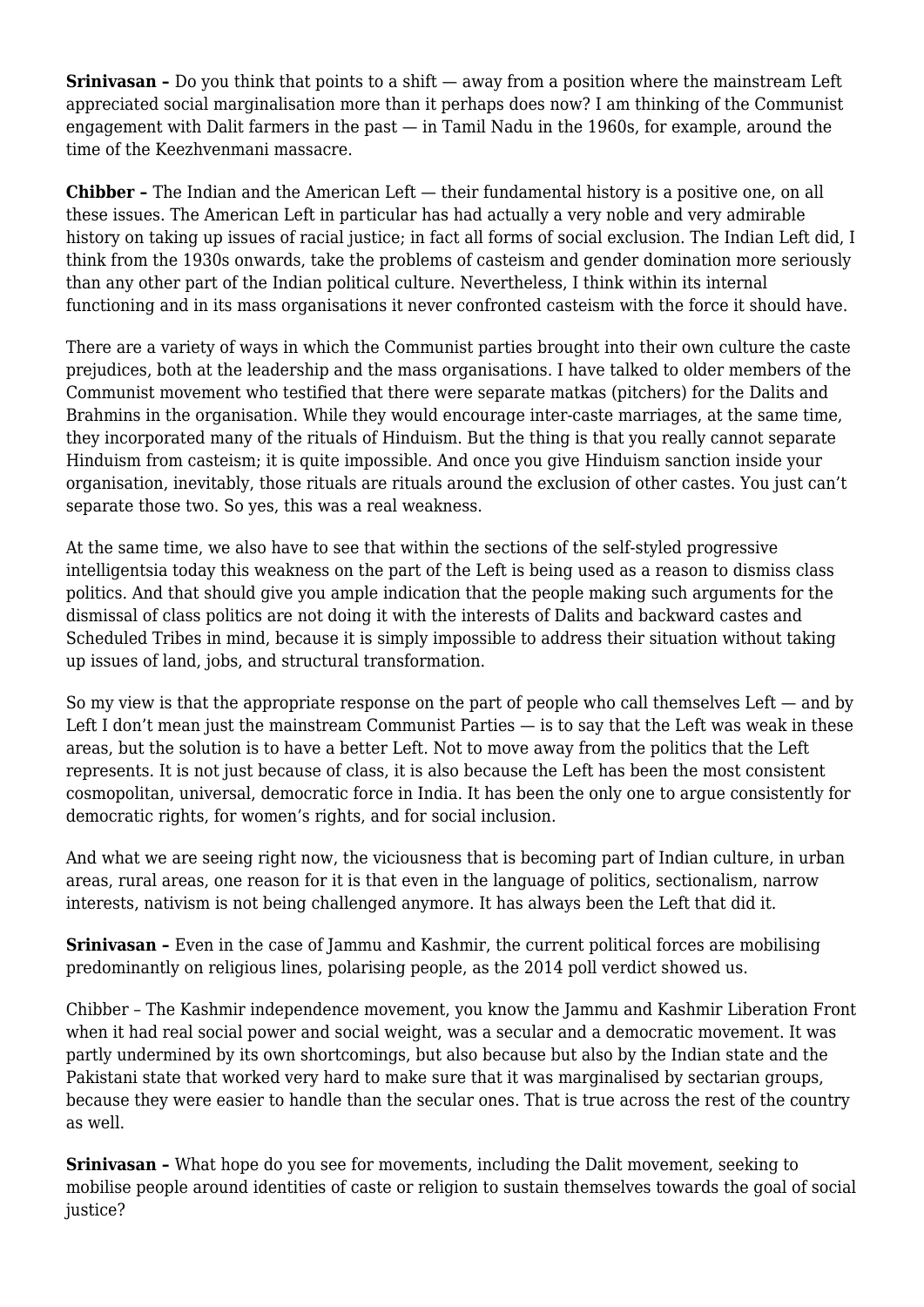Chibber – I think there is a challenge, and an enabling condition. The challenge is that Left groups have to immerse themselves in the Dalit movement and other such struggles and show that they are fundamentally committed to the interests of marginalised groups. If they do this, then they can bring these movements into a broader agenda.

The enabling condition, one that will help the Left make this happen, is that the political establishment, as a whole right now, is lined up against the rights and interests of poor people in India, it is not just [Narendra] Modi. It is important to remember that the law that [Mr. Modi is using](http://www.thehindu.com/specials/in-depth/jawaharlal-nehru-university-row-what-is-the-outrage-all-about/article8244872.ece) [to crack down right now, the UAPA \[Unlawful Activities \(Prevention\) Act\], w](http://www.thehindu.com/specials/in-depth/jawaharlal-nehru-university-row-what-is-the-outrage-all-about/article8244872.ece)as not passed by the BJP [Bharatiya Janata Party] government, but by the Congress-led UPA [United Progressive Alliance].

In 2004 when POTA [Prevention of Terrorism Act] expired, it was the Congress government that renewed its essentials with the UAPA. And the UAPA is the most draconian, anti-democratic legislation that we have seen in India — ever. It actually quite explicitly arrogates to itself the power to arrest and keep in detention anybody for simply maligning the Indian nation, for simply criticising it or "causing disaffection" against India. And the definition of what that is, is left open, and hence it's for the state to decide. It was not the BJP that passed the legislation, it was the Congress. The Communist Parties should have quit the UPA right then. But they made a few noises and then stayed on, resigning later over the nuclear pact with the U.S., which in my view is less consequential than the UAPA as a threat to Indian democracy.

What that tells you is that we have been witnessing for the last 12-15 years an [enormous](http://www.thehindu.com/news/national/few-instances-of-acts-attracting-disciplinary-action-in-jnu-govt/article8300240.ece) [intensification of the crackdown on democratic rights in India.](http://www.thehindu.com/news/national/few-instances-of-acts-attracting-disciplinary-action-in-jnu-govt/article8300240.ece) One of the consequences of that is that, I think, people who are committed to fighting for democratic rights see that no one party or no one organisation is behind it. It is a quite unified assault by Indian elites, the Indian establishment. And that is going to require a fairly broad and unified response on the part of ordinary citizens and working people in India.

## **Srinivasan** – How do you view the developments at JNU?

**Chibber –** That is a straightforward issue. The one thing I'll say is that it shows again the narrowness and complicity of the media and of so many sections of the Left in that there are a very few people who are challenging the very idea of a sedition law. Instead of arguing over [whether or](http://www.thehindu.com/news/cities/Delhi/jnu-row-two-of-seven-videos-manipulated-says-forensic-probe-report/article8302188.ece) [not Kanhaiya Kumar and these people uttered what they said,](http://www.thehindu.com/news/cities/Delhi/jnu-row-two-of-seven-videos-manipulated-says-forensic-probe-report/article8302188.ece) the relevant issue here ought to be, why does India have a sedition law at all? Even the Left, the mainstream Left parties, their position has been not to ask why is there a sedition law, but to say this was at most an act of a few hooligans, and the whole university should not be attacked or undermined because of it.

But the thing is that the moment you say that a few people in a university can be arrested because of the slogans they are shouting or the views they espouse, you've effectively undermined the entire academic institution. You're attacking the whole university. It seems to me that the fundamental issue here is not[whether or not Kanhaiya Kumar was complicit in shouting anti-national slogans](http://www.thehindu.com/news/national/sedition-charge-against-kanhaiya-kumar-may-be-dropped/article8249909.ece), but the very idea of something being anti-national, and that the state gets to define what is anti-national. The very idea is a negation of the very essence of democratic rights.

## **Srinivasan** -You think that is not being challenged enough?

**Chibber –** No, at least not in the mainstream media and certainly not by the political parties, especially the Left. To my knowledge, and I might not have the full information since I am in New York, the CPI (M)'s [Communist Party of India (Marxist)] position has been to call for an investigation and to call for concrete evidence for the charges. This implies that if the students did shout the slogans of which they are accused, the arrests are justified. But the arguments have to be